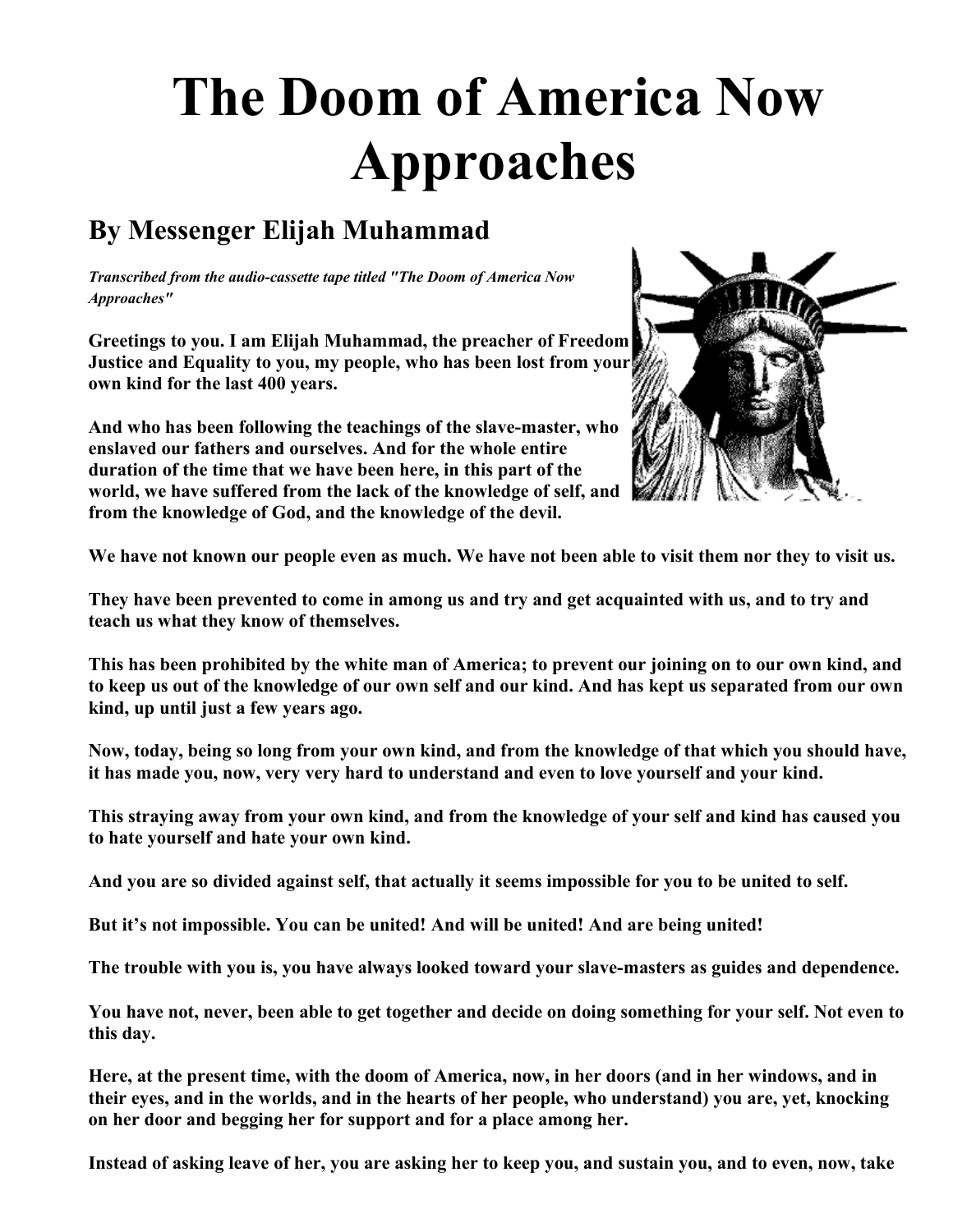**you as her brother and her sister. And to let you intermarry with her. And to let you become one of them. This is your foolish desire today.**

**The leaders are far from being right, when they are trying to lead you to unite with others than your own.** 

**Trying to get you to unite with white people and force white people to accept you as their own kind or as they accept their own kind.**

**Such leadership is far from being right for you.** 

**Though I'm not trying to force you to do that which you do not desire to do.**

**I'm only trying to show you the right way. And even your leaders. I'm trying to show them the right way. But they are drunk off of leadership or being called leaders.**

**Without the knowledge of themselves, even as much, or the knowledge of their own kind, they have more love for other than their kind, than they do for their own kind.**

**And therefore wishes not to call you, as I'm calling you, to go back to your own kind.**

**What do I mean, "go back to your own kind"? I mean your Nation. Go back to the love of your own self.** 

**Not places! But actually I'm referring to your self . Go back to self and stop trying to divide self against self. And spare half of yourself to someone, other than yourself.**

**This is making yourself very ignorant and hastening your own doom.**

**I want to talk on this thing, today, with you, that America is facing her doom.** 

**And the world of science knows that America is now facing her doom. And you are ignorant to want to share the doom of America.**

**I'm not trying to hasten against your own belief. I'm only telling you the truth, which is incumbent upon me. I can not do other than to tell you the truth.** 

**Allah has risen me, from among you, to teach you the truth and show you the way to success.** 

**But you are rejecting me. You are showing that you despise me. You are showing that you do not want one from among yourself to be your leader, towards the goal of peace and happiness.**

**You don't want that one. You want a white person to lead. You want a white person to counsel for you. You want to be in the white family. You want to live side by side and in their house, with the white man.** 

**This is getting you no where, but to more trouble and to the doom in which this nation is headed.**

**The country of America has become a very very corrupted country. An internationally corrupted country.** 

**America has become the most troubled and the most, we should say, the most confused of them all.**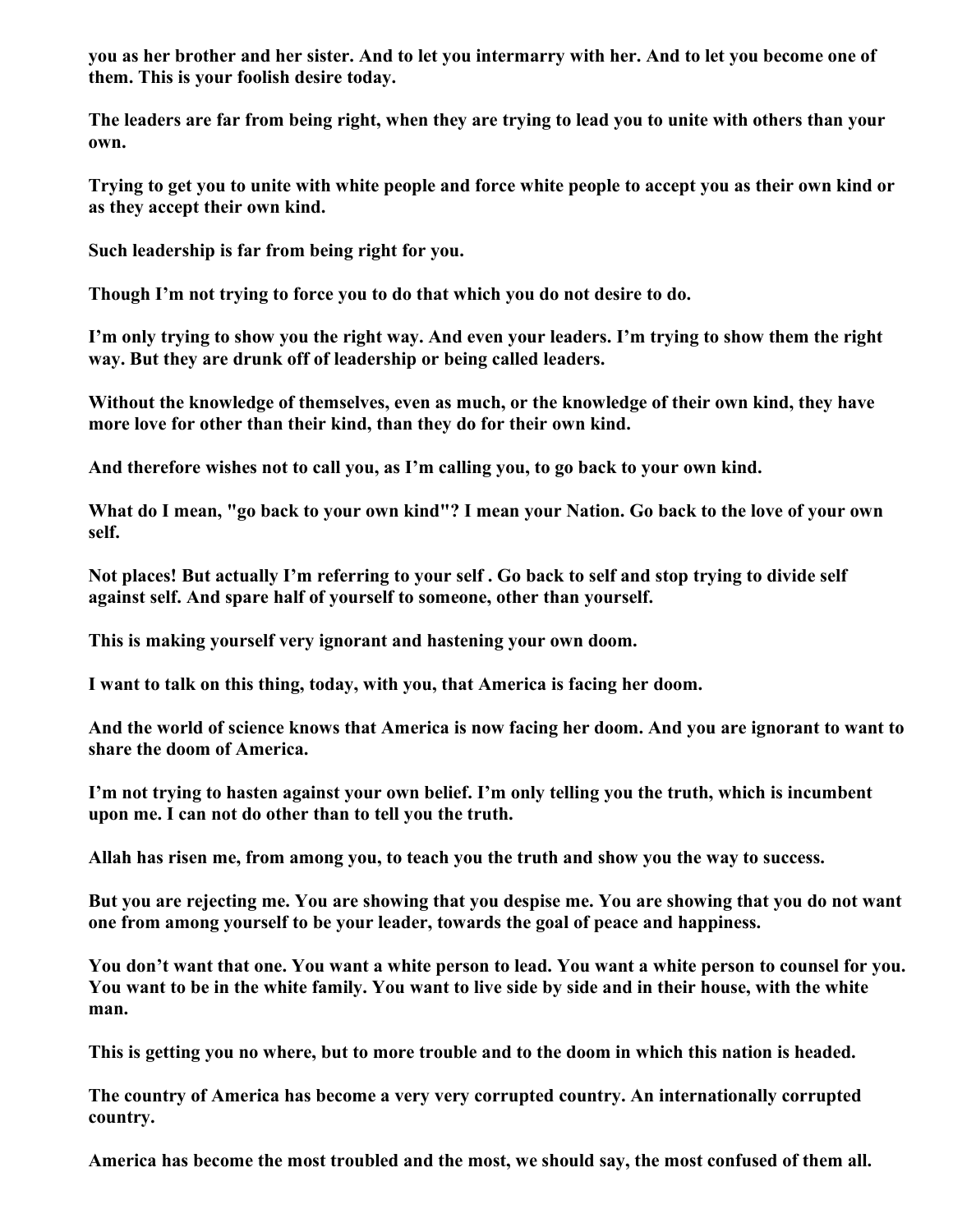**America is now fulfilling that which is written in the book of prophecy, concerning her, that would come upon her in the last days.**

**These are the last days of the white race. Believe it or not!**

**I'm only warning you that you have no right to suffer the things that you suffer.** 

**It is because, as the Bible teaches you, you're without the knowledge of self, and without the knowledge of others.**

**Therefore, you are suffering from that which you actually don't have knowledge of, and refuses to come to knowledge.**

**You are a great disputer of that which you have no knowledge of.** 

**You are a great disbeliever in that which you have no knowledge of. And a great believer in that which you actually THINK that you have knowledge of and, yet, don't have knowledge of .** 

**This, the Bible, prophesied by Moses, says, "a foolish people", and warned the Israelite people, meaning the Caucasian race, that God, in the last days, would absolutely take a foolish people and they would disturb and upset you.** 

**You would absolutely be threatened. You would be worried. You would be disgraced by a foolish people.** 

**But the people, you made them yourself, as they are. The Negro are not his teacher. The so-called Negro, the lost and found members of the Black Asiatic Nation of the Earth, did not teach himself. I repeat.** 

**He was taught by his slave-master. By his enemies. And his enemies, being so profoundly, hatred of them - hated them so much - that he taught them, in such way, that now he's ashamed of the way that he has taught his own slave.** 

**And now you are vexed with your slaves, as Moses prophesied you would.** 

**"I will vex you with a people that is no people." And now this people is running mad.... Your own slaves... Trying to get Equality with you and be recognized as your equal and seeks your love for them, as you love your own white members of your family.** 

**And a certain percentage of your people is trying to show them, under hypocrisy, that they're in love with the so-called Negro and desires to see him enjoy justice, equality with them, and to marry into their family.** 

**Knowing that your are not sincere in doing such thing. But you hear the call of Allah to this people and you want to bring this people to their doom with you, to absolutely try and stop the plan of Allah to save them.** 

**But as it is written, again, Allah will work and who shall hinder.** 

**And in another place, in your own Bible, He has opposed, and who shall annul it.** 

**I say to you, this day, that America faces her eternal doom. She sees these things on the horizon,**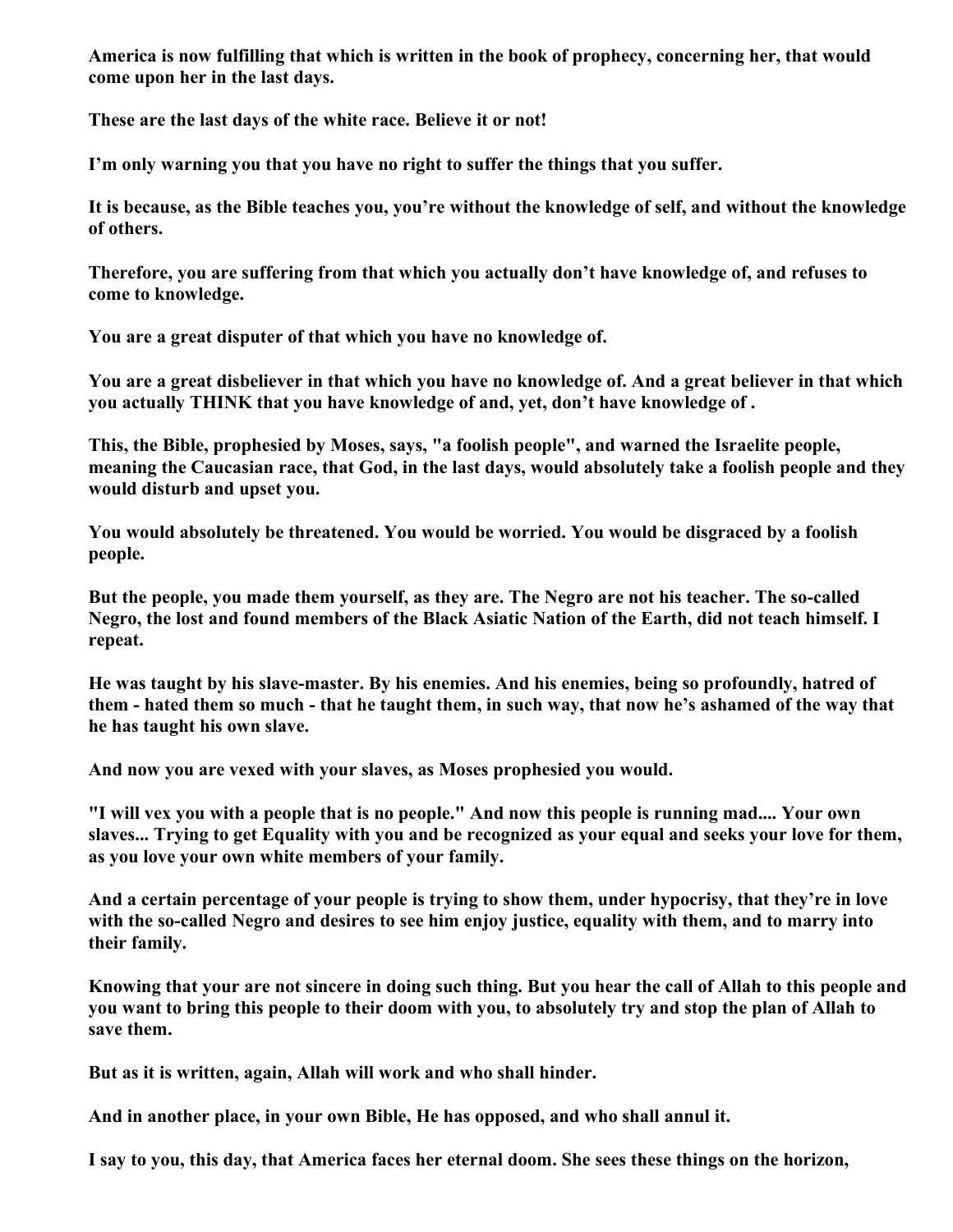**lurking and raising their heads. The doom of America. This scene on the horizon.**

**Not in one direction, but in every direction, we see the doom of America, raising her head over her from the horizon of the Earth.** 

**We see America, today, most confused of all the Nations of the Earth, because of her desire to keep her slave dumb to the knowledge of self, and desires to keep them from returning to their God, Allah, and to His religion, Islam.** 

**They desire to keep them from Allah. They desire to make Allah and His religion appear as something false, and something that they should ignore.** 

**But Allah says in the 60th verse (surah) of the Holy Qur'an, "Allah will perfect His light, though the disbeliever's maybe adverse."** 

**The Christian people have ever went against the true religion of Almighty God.** 

**And today they're showing themselves, manifestly, that they do not like that you submit to the will of Almighty God. Allah is His proper Name.** 

**This is what is meant when a man tells you that you should believe in Islam. It means that you should submit to the will of Almighty God. That's just what it means.**

**Islam is an Arab word for submission. And that's all it means. Just submit to the will of God.** 

**You are saying that under false sayings. In many of your mouths, you say that "I am willing to submit to the will of God." Not knowing that this is Islam, what you're saying then.** 

**But you are not willing to submit to the will of Allah. You are not willing to do it. You are not doing it!** 

**You are willing to submit to the will of other-than Allah, the devil himself.** 

**You want to make love with the adversary of Almighty God, Allah.**

**The doom is approaching. It is warping on your windows and on your doors. It is in the streets. It is in the air. It's everywhere.**

**The doom approaches. And you're doing everything that the Prophets said that you would do, just prior to your destruction.**

**Trying to deceive the people and make the people believe right is wrong and wrong is right.**

**Make the people to believe that Allah is not God, and that Allah has not appeared among you, and that Islam is the wrong religion...** 

**I say to you that you are on the road to total destruction . You are hating the call to the truth today, as the people of old hated the call to the truth.** 

**You are despises of the truth, today, as the people of old was despises of the truth** 

**You are complaining on how best that you can kill or prosecute the Messenger of the truth, and put him to shame and cast him into prison or destroy him out-right.**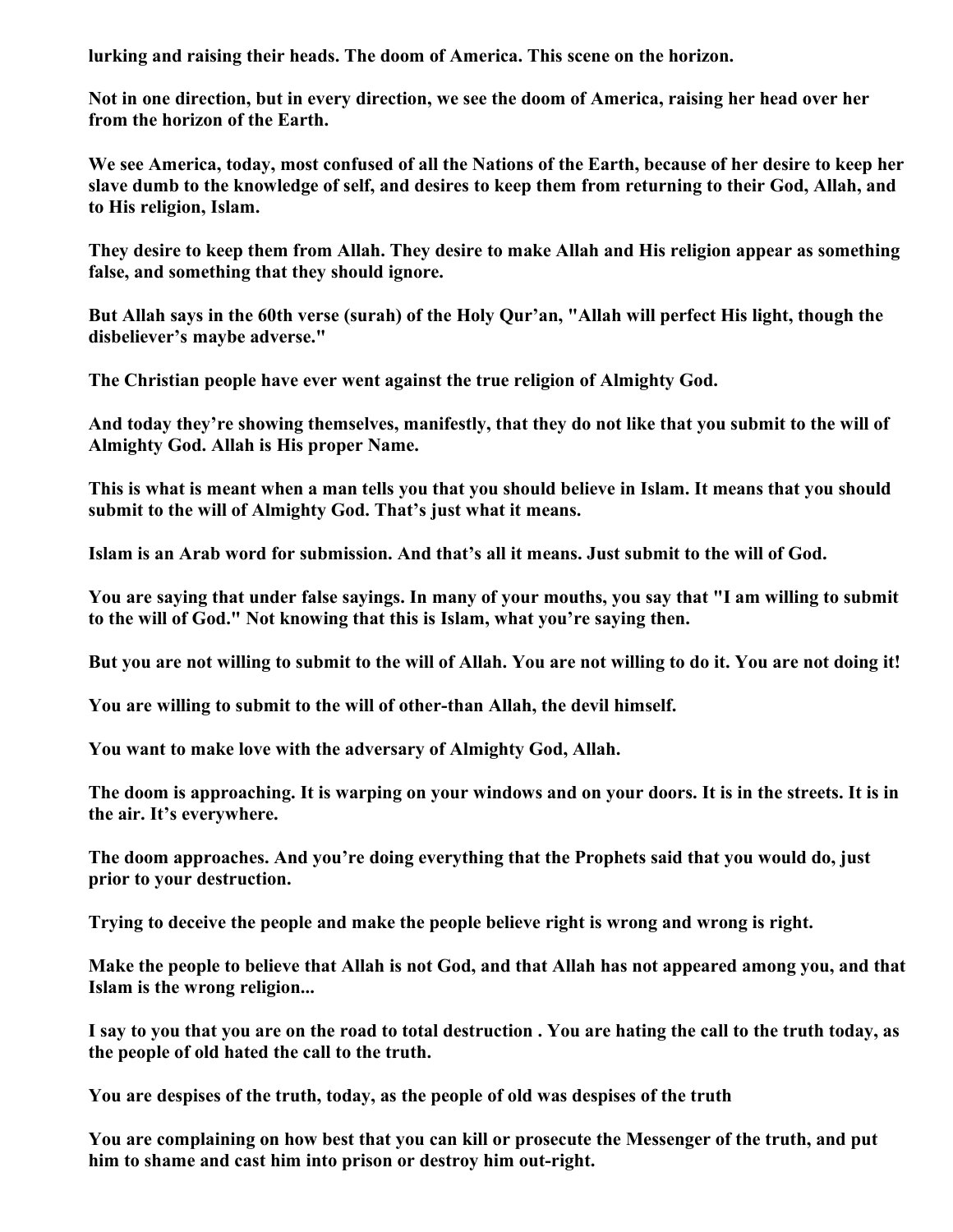**This is what they thought of all the other Messenger's and when that time or when their doom approaches, they plan the same thing. To kill the Messenger and even those that was believing, that was following him.** 

**These things you has agreed upon, here in America. "Get rid of Elijah!" "Get rid of Muhammad!" "Kill Muhammad!" "Kill his followers!"**

**I warn you that you are speaking the same language that the disbelieves spoke of Noah, and the same that spoke this same language of Lot and his followers. And they all met with the same doom. When they rose up to destroy Allah's Messengers, that was the end of them. So shall it be with you. You seek to destroy me. You say every evil and filthy thing imaginable against me, today.** 

**I will not return no such talk to you. I will not take part in slandering. I know you has been slandered yourself, already, for four hundred years. I would not be the Messenger of Allah, nor would I be the Brother of you, who have suffered from the same enemy as I have, to go and, now, slander you for the sins and the evil things that you're doing, that I know where it came from and the teachers of it. It was not. You you are guilty of it. It is those who reared you those who brought you into subjection to themselves they are the ones to blame not you. I will not slander you I will not seek to kill you.** 

**That is not my mission to slander or to kill. It is my mission to teach you the right way and put you on the path to success.** 

**This I have been, faithfully, doing for 33 long years. And to get you out of the name and out of the religion, out of the power of the enemy. This is my mission.**

**I tell you openly and I declare that I have God, Allah, on my side, Who have missioned me to do this work of salvation for you.** 

**But you have rejected me and now you seek to destory me. With your tongue and with your hands.** 

**I take refuge, now, in Allah. I seek refuge in Him from what you have plan against me. And if it pleases Him, He will forgive you. And if it doesn't please Him, He will chastise you. I have nothing to do with it.** 

**But I do know that I have been a faithful witness to you and have tried hard for 33 long years, under the most hardest suffering that a man can think of, except being tortured and destroyed by death.** 

**I suffered seven years, in hiding from your knife and from your gun and from prosecution. And I, after that, went to prison for this truth and stayed there over four years.** 

**I suffered in filthy jail houses for months. Thirteen long months did I sit in one prison house to the other. Jails. But you don't care anything about anyone suffering for you. You are a people with a hard and arrogant heart. Cares nothing about that.**

**You want to be leaders yourself and you cares nothing about the sacrifice that has been made to lead you right.** 

**This, I say, causing confusion and pulling you off the right road into the path of the enemy to be taken into his doom.** 

**You will come to know that I have taught you the truth. You will come to know that there is know more Messengers coming behind Elijah Muhammad, to you.**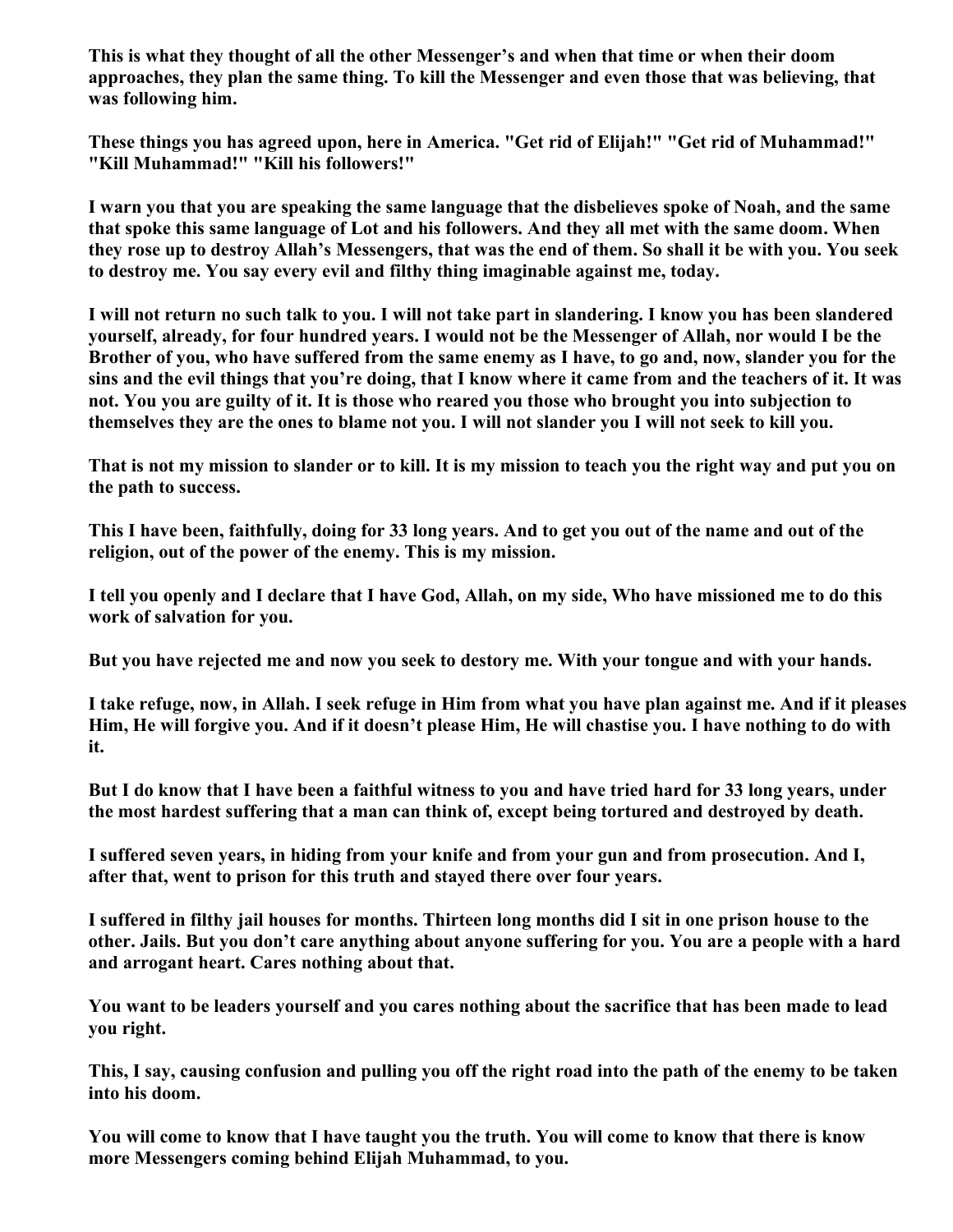**The next Messengers will be the Messenger's of death that would come to execute Judgment upon those, of you, who are so wicked and so proud and so hateful of the Messenger. And who have no respect for him at all. Nor do you have any respect for the God, Who has sent me. Nor the truth in which I bear to you from Him.** 

**You are a very evil and a proud people, who have no respect for your own. But have respect for other than your own, which you worship.** 

**In the days of the approaching doom of Noah's people, the people called him liars. And they sought to try to make the people, whom he was warning, to think that he was crazy.** 

**In the days of Lot the same thing went on with him, among the disbelievers. They were mad with anger just to hear Lot say to believe in Allah. They were angry.** 

**They were angry with the angels who visited Lot. They wanted to kill them and kill Lot for entertaining them. When they got to this point, then Allah rose up and destroyed them all. This is what I read you my people, here in America. This is what you're hasting on.** 

**I see, daily, how you seek to destroy the truth. I see you, like mad, running around through the city hoping that you can find Elijah to destroy Elijah. Elijah is the man that you hate. Elijah is the man of your salvation and you don't know it. Elijah is the man whom God has sent here to try to put you on the right way, that you may be successful. And to unite you with your own people.** 

**This Elijah has been successful. In linking the two people together.** 

**Elijah has, for the first time since you have been in the Western Hemisphere, have now joined your hands with your people's hand across the Atlantic Ocean, and to the far islands of the Pacific, by the help and the guidance of Allah.** 

**You are now so that you can communicate with your people and return to them if you like to. This you have seen for the first time.**

**There is no leader in America that has been able to unite you in respect to your own people in Africa and Asia before me. None!**

**This is the thing that God has given to you, though the mouth of His Prophets. That Elijah must come and he must unite you. Referring to you as children and your own people. Independent people back in your native land, as the Father who produced you. That they must be united before there can be a Judgment.**

**This I can say, with the spirit of truth and with the joy of gladness, that you have now been linked together.** 

**Today you see your native people from Africa visiting you and you visit them for the first time. Your people all over the world are now coming into America visiting you.** 

**The main thing they would like to know, "Where is he, that has taught you of Allah and His true religion, Islam. Where is that man that leads you in this path."**

**They finally finds me, and they give me great credit for the work that I'm doing for you, in this respect.**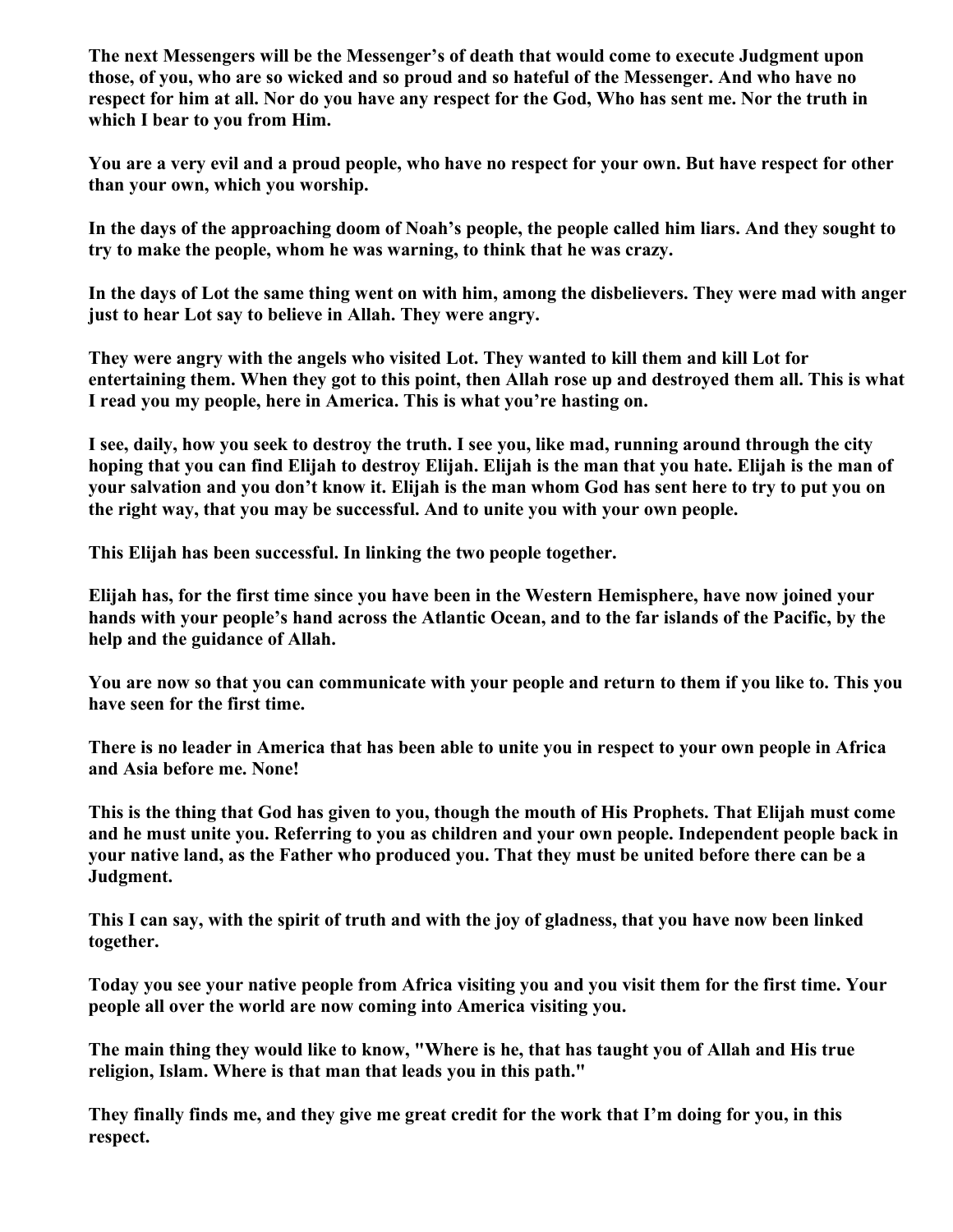**With all of your hatred and with all of the hypocrisy that has sprung up among you, who used to follow me, and with your ever howling bitter tongue against me. You now approach your doom.**

**The doom approaches. America is doomed. She shall be destroyed, says the Almighty God, Allah, to me. That He will destroy America and make America an example for the other members of her nation.**

**Hear it and weep and not laugh! It is not something that you should laugh. It is a time that you should weep. The doom approaches. It shall come. As the Holy Qur'an teaches you. "It shall come from afar."**

**You shall hear it's rumbling.... You shall weep. You shall howl. You shall grieve yourself and regret your own wicked actions and your own hard sayings against Allah's Messenger and against Him, Who came for your own safety and salvation.** 

**You shall wish that you had never been.**

**The doom approaches. The doom of beautiful America. The doom of the most highly wage earners on the Earth. The doom of the most luxurious Nation on Earth.** 

**The doom approaches like it was in the day of Babylon regardless to her greatness and her riches the doom came and destroyed Ancient Babylon. Ancient Babylon was destroyed.** 

**And rich Sodom and Gomorrah... They were not poor. They were rich. As the Bible teaches you, "they had fullness of bread". Plenty! And the Holy Qur'an says they were very playful. Enjoying sport. They were a people that love sport and play, because of wealth.** 

**The same goes for America. Millions and billions of dollars are spent in sport and play. Gambling! With hundred of millions of dollars over the table, day and night, in America.**

**While thousands of people trodding in the bread line, begging for soup and bread, thousands and thousands and millions of dollars is exchanging hands over the gamblers' table.**

**The drinking and the spilling of whiskey and beer throughout the country, with another waste of millions and millions of dollars to satisfy the temporary feelings or spirit of evil for the individual.**

**The doom awaits you. It's approaching. America will not be able to stand very long.** 

**Today the poor so-called America Negro is aiding this doom, because they are ignorant and they are bringing the whole country to doom, because the country will not teach them wisdom.**

**The country will not take them as their equal. The country will not help them on the road to salvation for themselves. But is opposed to the so-called American Negro, the Black man of America, in going for himself.** 

**He's opposed to going for himself. He has become a great lover of white, instead of Black, while the Black is Original.**

**The Black is the father of all the races: Brown, Yellow, Red and white. The Black is the Father.** 

**God has taught me and it is so plain and simple as your five fingers on your hand; that Black could not have been produced out of white, but it's possible for white to be produce out of Black.** 

**Today, the ignorant, so-called American Negro, refusing to except Almighty God, his deliver, and His**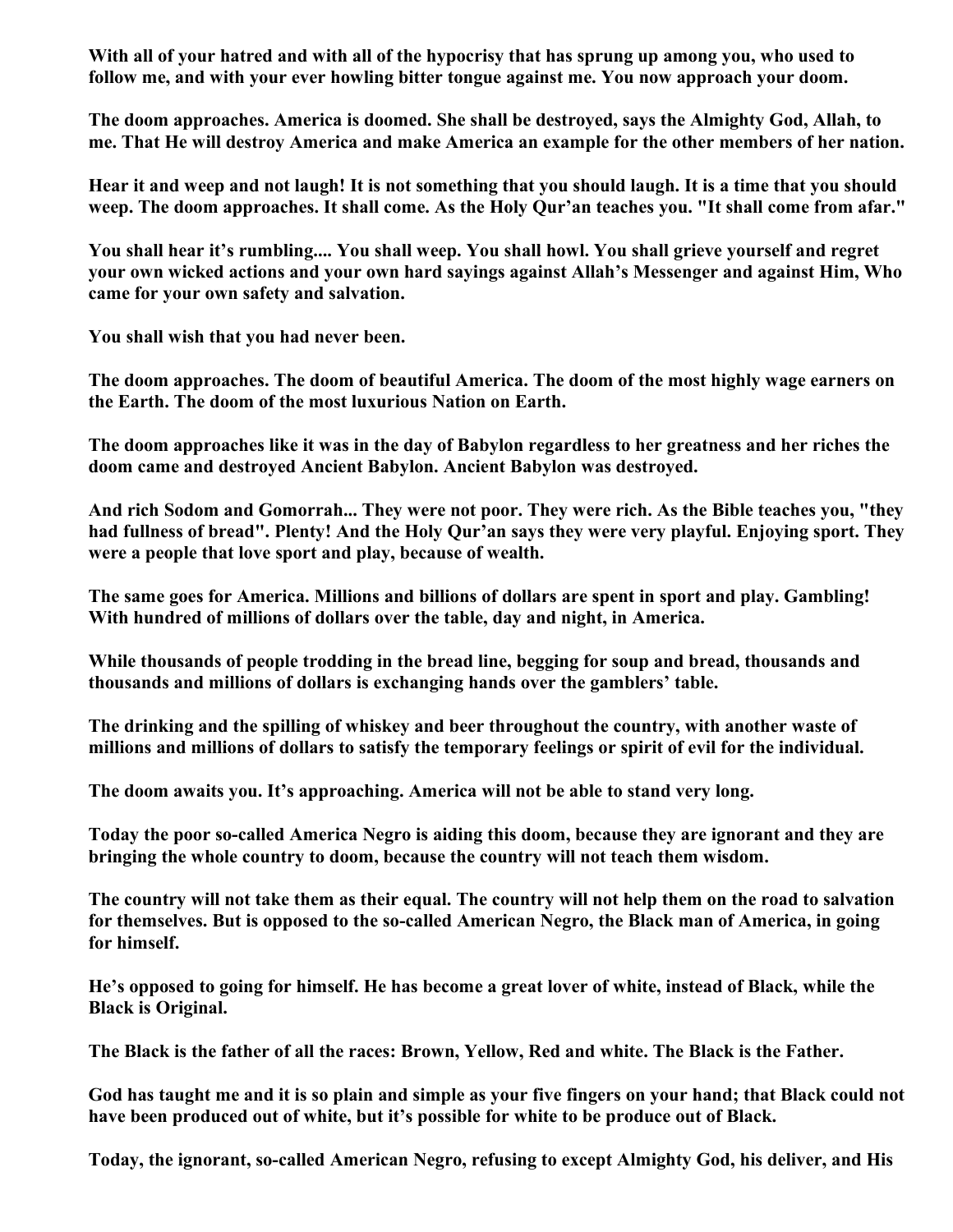**Messenger, whom He has risen among them, to stave off or to (we should say) to get an extension of time on this approaching doom, ignorantly helping to bring it on because of their desire to become white, instead of remaining Black.** 

**It's pitiful, my friend! It's very pitiful, for us to look on. And it even grieves us in our very hearts, to see our people so foolish.** 

**Our people wanting to be that which they, by nature, are made not to be. The white man beating and killing them in the streets. Jumping on them; three, four, five, and half-a-dozen of them, to beat one man, who has no arms at all. But he's a Black man and is hated by his attackers.** 

**Beat him to death in the streets. Blood running down from the poor Black Man. And his leader, who led him into such attack (or such ignorance) to try to force the enemy to do that which the enemy does not like to do; that is to accept him as his equal or as a brother of his. Saying to that poor Black Man, "Go ahead! You bleed! Let the blood flow from you, and not from the white man."**

**The poor So-called American Negro's blood has been flowing out of his veins, from the beatings and from the gun pellets, and knives, ever since he has been here. He needs to be relieved from such.** 

**Right leadership will not lead where it will cause blood. No! The right leader wants to shun bloodletting, but hopes to bring his people into the right path of peace and independence with a minimum of blood shed, or none at all. It can be done, without a drop a blood being shed.**

**Unite on with the Muslims! Join up with Islamic people! Come follow me! Join with me and believe in Allah as I believe in Him! And your suffering will be over. Allah will protect you from the people's evil intentions. Allah will guide you aright, and your heart aright, and you wont make such foolish mistakes, to go and try and force your way upon people, without even any cause whatsoever.** 

**You say, "Where am I going?" I say the Earth is very large. I say you have millions and millions of people on this Planet Earth. And the area is very great. One hundred, ninety-six million, nine hundred forty thousand (196,940,000) square miles of this Earth, Sticking out of water.** 

**You tell me we cannot have a home somewhere other than America under the lash and the merciless hand of the white man, who will raise a gun and blow your brains out, with the least provocation? And goes around, night and day, lurking around, seeking a chance to kill you for no cause whatsoever. Only he just hates the Negro?**

**You tell me that we can't fine a better place than this? You tell me that God is to weak to help you, when that you have a great history that He helped other people who relied upon Him for thousand's of years in the past?**

**Now you say that you don't believe that He will help you here? And that you must suffer at the mercy or merciless hands of the white people as your doing? While God is calling you, in Person?**

**Are you crazy? You are crazy! If He could deliver Israel, and He did do it, without arms of Pharaoh... You're more worthy, in the sight of Allah, today, than any people ever was on the face of the Earth!**

**Allah wants to make Himself known. He wants to restore you back to your own. As it is written in The Book, it is incumbent that He do just such thing. Restore you back to your own. Defend you against those who have killed you all the day long.** 

**And all night long, you are being murdered, without any mercy whatsoever. You know these things are**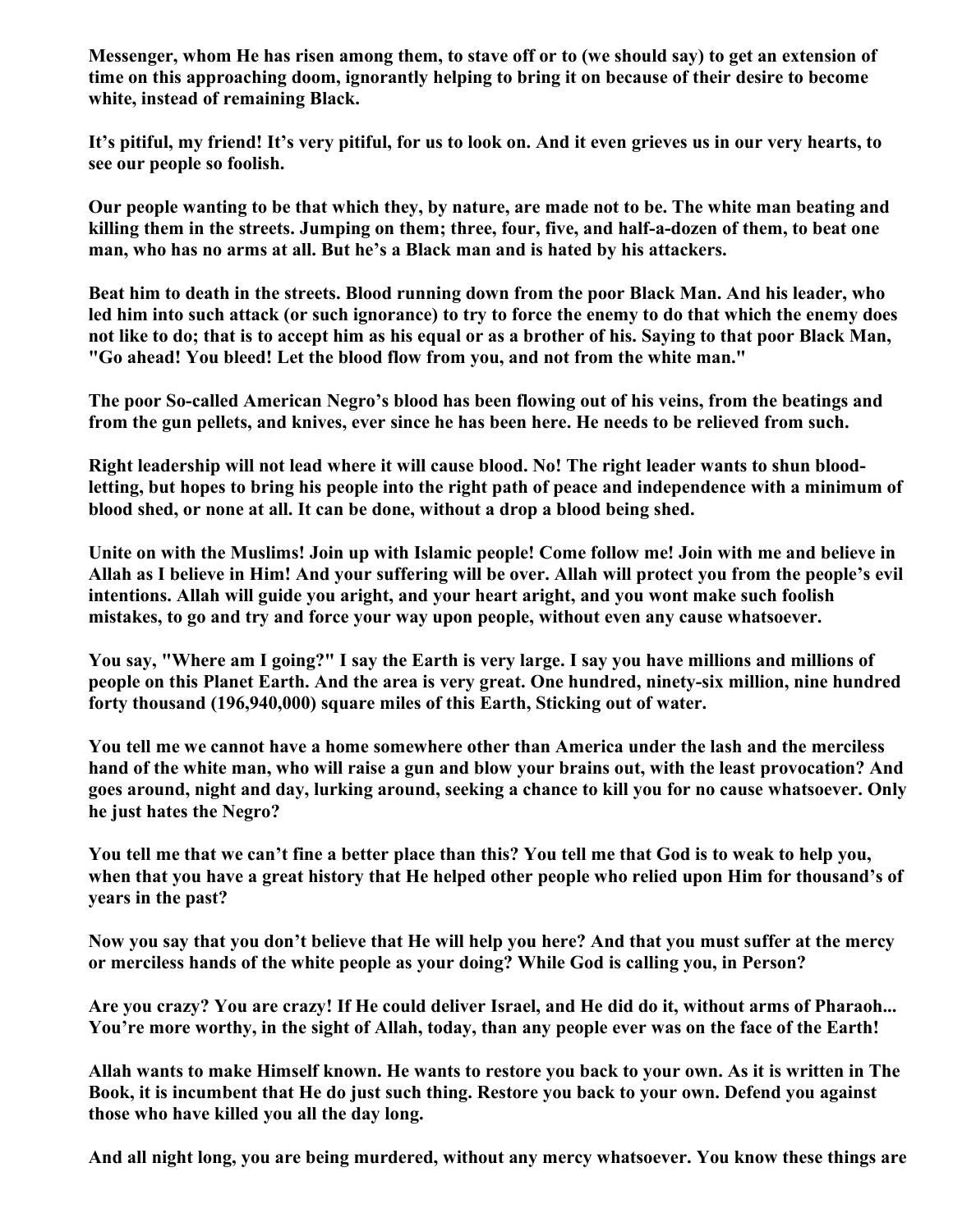**going on, and yet you are trying to beg the same murderer to allow you, now, to marry his daughter or his son. Seeking to make sweet-hearts with the murderer of you and your parents. And yet you think that this is right and is good in the eye-sight of God, that you should love and seek to unite with people whose history teaches you that they have mistreated you and your people ever since that they set the sole of their feet on the Western Hemisphere soil. You know these things.** 

**Who do you think you are, that you can change the nature of a people who has been the enemy of God and has mistreated the Black Man ever since that they had contact with him on the face on the Earth? Who are you, now, to change their nature?** 

**Are you able to do more, with the people than God, Himself? God, Himself has said they cannot be reformed. They cannot be changed, unless you can change their nature. You can't reform them! They're aware of who they are. And you are a fool that don't know yourself, and don't want to come to the knowledge of yourself.** 

**Are you greater than Allah? Are you wiser than Allah, that you knows better than He what could be done? Who are you? Blind, deaf and dumb that have went off the path of right for four hundred years or more.**

**In fact, about it, you have been off the right path for six thousand years. But, today, Allah calls you to come to Him and to believe in Him. That He will set you in heaven at once. He's not afraid of the people that you're afraid of. He's not afraid nothing! There is no fear in God, nor is there any fear in the people who believe in God and who practice the principles of God. There is no fear for them.** 

**Why are you fearing? Because that you don't love God and you don't fear Him. You love and fear the enemy of God.** 

**This is written in your Bible. Why cannot you believe? what are you drunk off of? Drunk off of trying to get a place in the White House in Washington, as the President, as Governor, as the adviser of the Nation, without one square foot of land? Are you crazy?** 

**Did not you know, that you cannot set in Congress and represent your people on equal terms with the white man, while the white man owns the country and you owns nothing?**

**You don't own one State in this Union! So can you get equal representation in the House of Congress, along with the white man when he owns the country?**

**You saw that in San Francisco, the other day, in choosing a nominee for President. You was there trying to show yourself as having something to do with that. Are you crazy folks?** 

**Do you not know that you can not elect Presidents and put them in the White House against the white man's own will? When the country is his and the White House is his and the law that is made in the White House is made by him? Are you so foolish? Do you think that you're a Big Boy, with nothing?**

**I ask you to let us unite and go after some of this earth that we can call our own, and you say, "No, this won't settle it. Separation won't settle this Problem. It won't solve it, being separated."** 

**You are absolutely kidding yourself? or do you think you're making a fool out of me? It is true that this problem must be solved by your separation. There is no way to solve it without your separation, from the white man, or the white man from you.** 

**You two have to be separated. And any wise scholar of the white scientist knows these things. That**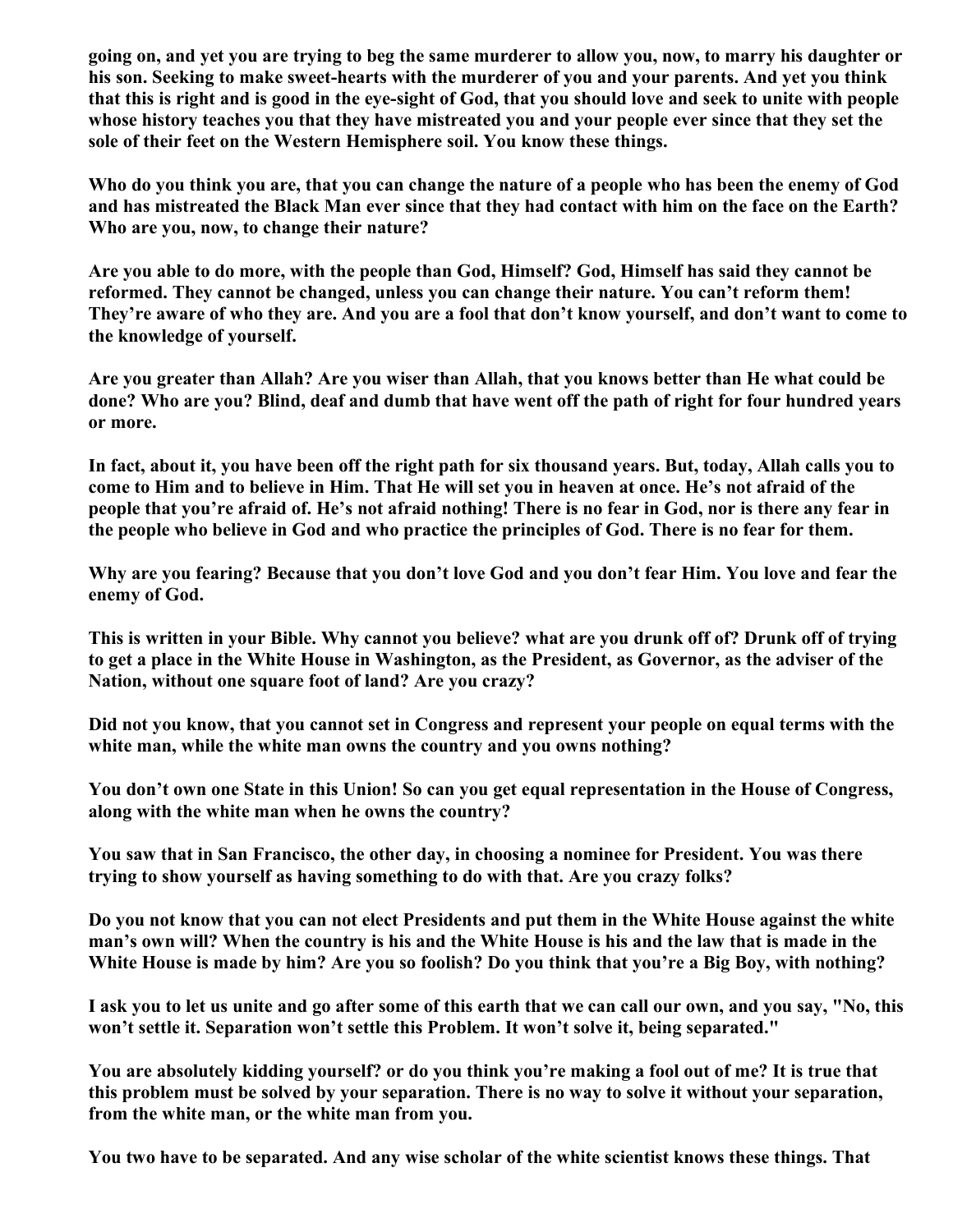**there will never be no peace in America as long as twenty two million so-called American Negroes live here with the white man who owns America and who will not give it up to the poor so-called American Negro.** 

**He's not going to do these things. And you're not going to win equality with him in America, by your proud talk and your action.** 

**This don't get you nowhere, but to the mercy of the white man. You are begging for what? Begging for a job. Who makes these jobs? The white man.** 

**Well then, how can you be his equal if you are begging him to produce employment for you? If you think that you are his equal and that you have to have equal rights with him, why don't you produce your own employment? Why don't you build factories?**

**You don't have no where to build your factories. You can't build factories in the air, open space. You have to have earth to build factories. You have to have earth to produce the goods or the products to go in a factory, to. be manufacture into the necessities of life, for you and your people.** 

**You have to have some earth for that. You are asking for the wrong thing. You're asking for the top of the tree, while you should go down and get at the root of the tree. You cannot be the white man's equal in the way that you're driving. You are only suffering blood pouring out in the streets. Disgracing your self and your women.** 

**In the streets, the Black woman and her girl is out there kicked around and stamped under their feet, of the merciless officers of this people. And you cannot do anything but look around at them and say that you should not do this.**

**I say, you should say, "Let me get out of here. I'm tried of being trampled under your feet and I just only want a way out."**

**Where is the way out? Elijah Muhammad to Allah and Islam. This is the way. This is the way out. Come and submit to Allah and accept His religion and accept His Name, and you will find away out. And fact about it, He has the way already planned. You don't have to seek the way out. He has the way out, Himself.**

**He only wants you to come and submit to Him, so that so He can take you out of it. This is the thing that you must remember. The doom is approaching this people.** 

**In the days when that Allah went to take Israel out of the land of Egypt, out of the power of Pharaoh, the same thing was going on there, that is going on here, in a way. The poor Hebrew wanted to show himself as he was the equal and the friend of Pharaoh and his people. But Pharaoh knew that they were only slaves, and he gave them the treatment of a slave. Like the white man of America, today, is treating you as a slave. A subjected people. Not as an independent people, on equal terms with himself.**

**What have you? He knows. Nothing! He knows that he's your supporter. What are you arguing and trying to fight about, over his property and over his goods.** 

**Why don't you say to this people, "Help me to go for my self"?** 

**But no! You leaders are too weak for that. You leaders are absolutely leading your people into more blood shed and disgrace at the hand of the white man.**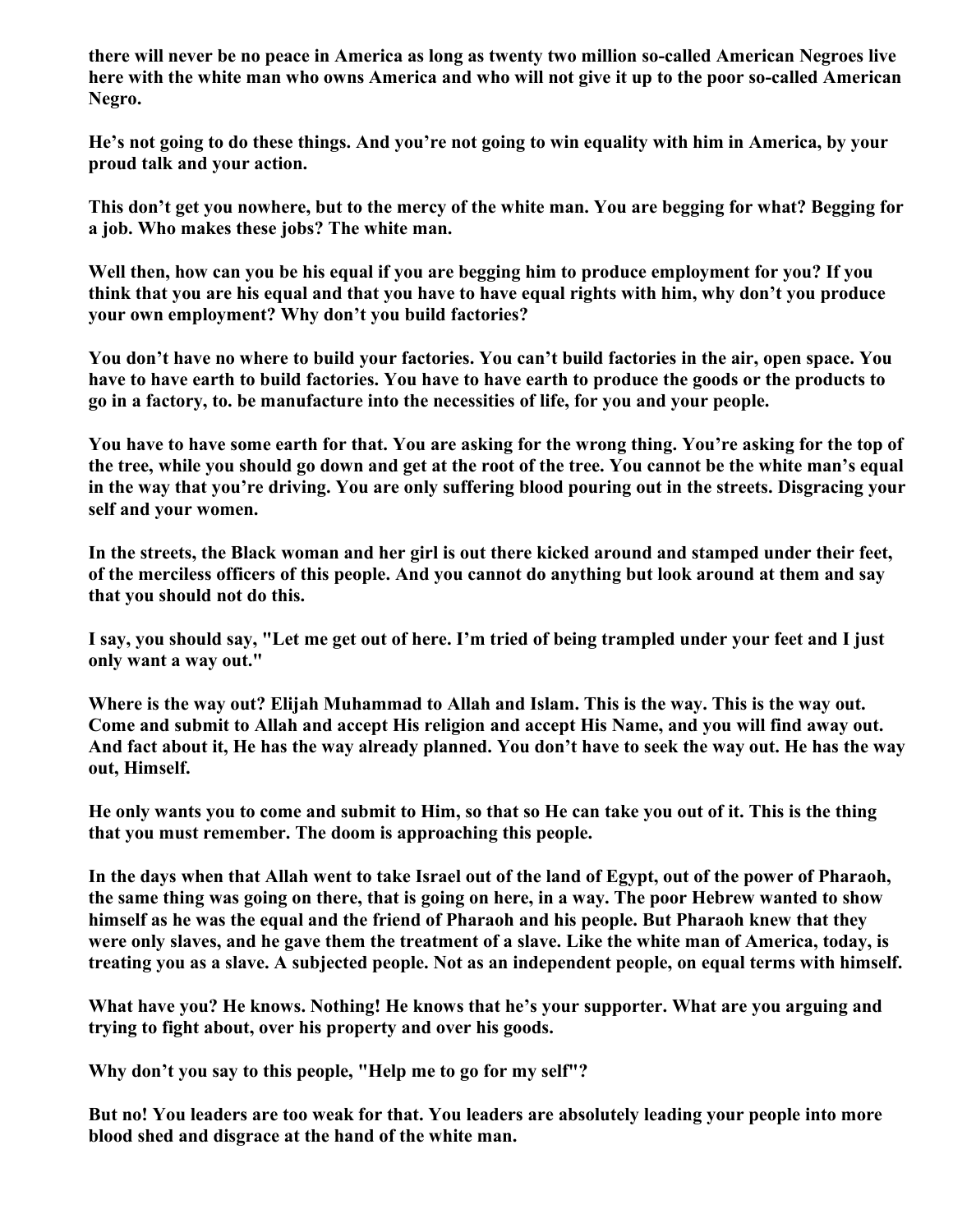**Your people are suffering at their hands, because at your own ignorant leadership. Trying to force them to attack and force the white man to treat them as they treat each other.**

**This, I say, the leadership is responsible for the disgrace and blood shed of our people. And you are ignorant for following such. You see you are not winning. You say, "Aw, we're going to make them to know that we are not going to stand for such".**

**This don't make sense. Make them to know that you want to go for self. It's the intelligent thing to do. Make them to know that if you don't want me, I don't want you. That's the intelligent thing to do.** 

**You are the foolish people.....who always sticking out your chest as though you own fifty states here in the Union, or equally sharers in these fifty states as the white man.**

**This is not your flag flying over this country. It is the white man's flag. The stars and stripes don't belong to you. You say, "I'm under it". It doesn't make any difference if you are. You don't own it! And you are treated as an non-owner. Why don't you wake up and know the truth? Why don't you practice the truth? Follow the truth of self and go back to your own people.** 

**This earth belongs to the Black Man. This earth belongs to the God of the Black Man. As the Bible teaches you, "The earth belongs to the Lord." The Lord, here, means Allah, in the Last Day. And the righteous is the owner of this earth. It means the Nation of Islam.** 

**We are the owner of this earth. We will be right. Wherever we are, we will try and obey you. We are trying to do that in America, today. My followers and myself are trying our best to live in peace in America, under the Government of America. But we are charged with trying to bring about disturbment here and there, throughout the country.** 

**Every time something that arises, like insurrection, they charge us with being the cause of it. Why? Because they do not like the truth that is being taught. They don't want to hear the truth and they will say, "If it was not for the truth..." which they should say..."these things wouldn't come about."**

**But it's due to their own wickedness and their hatred of the truth, that they comes about. And not us. We're not the promoters of evil. We're not seeking to bring about no blood shed. We're seeking to stop blood shed. We hope that there will be no blood shed. We're not seeking to try to make ourselves the equal of the white man in America.** 

**This is his Government. This is his country, that he claimed. Let him have whatever belongs to him. I say, let him have that. But let us have something too. We can get together and go after something for our self, as he did.** 

**He came here from Europe somewhat near five hundred years ago annulated the Aboriginal people here all, but a few. And he'd take it over. And to this day he has ruled the Western Hemisphere and even the world.** 

**We must go after some of this earth, somewhere, with the help and guidance of Allah, for own children, that is here and those that is to come.**

**We've got to become earth owners. We've got to become independent people, like all other people, and not forever a dependent people.** 

**You seems to feel proud to say that you would like that America give you so much and so much for your work. You seem as though you talking in the way of a great future.**